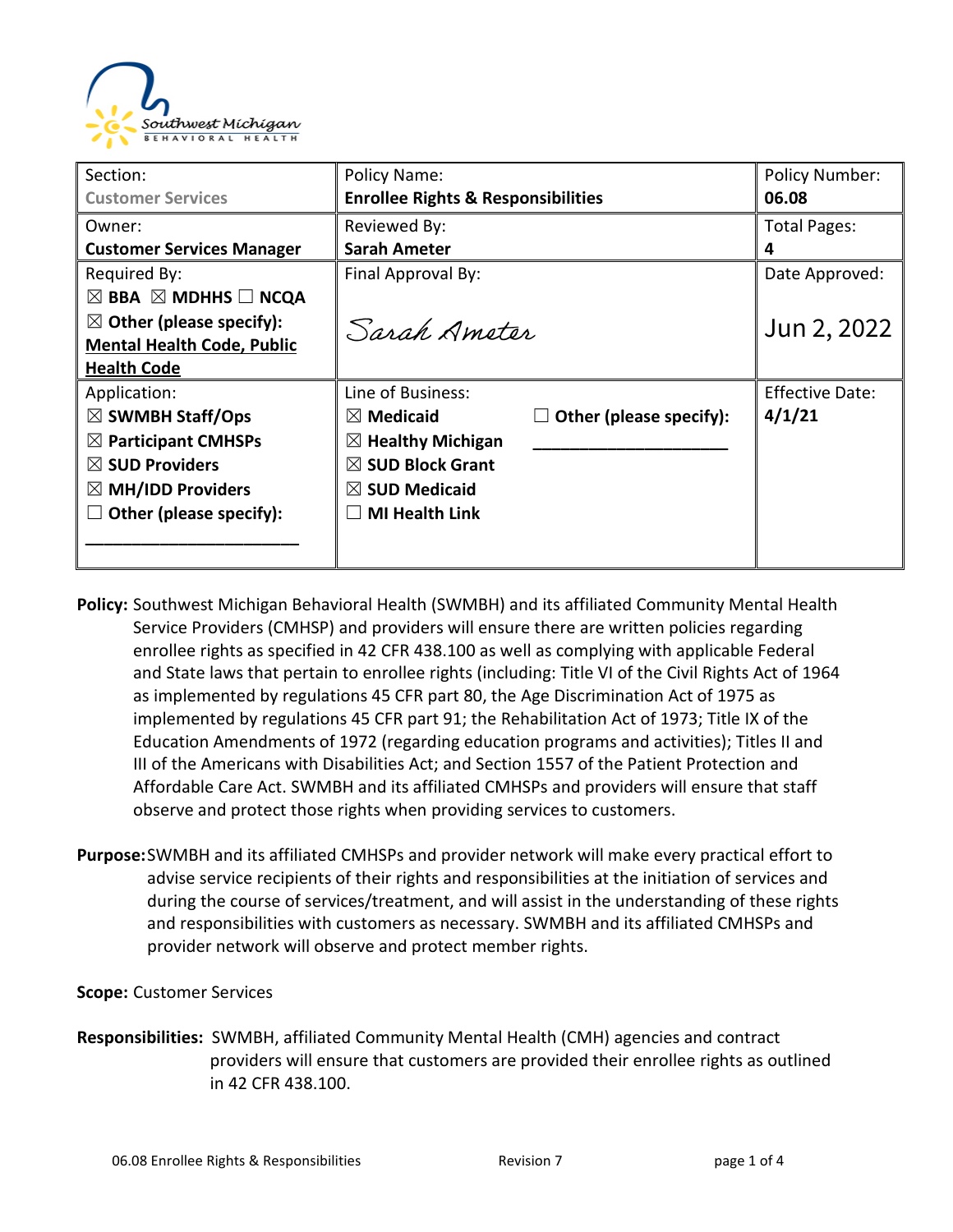

# **Definitions:**

- A. **Enrollee Rights:** Each customer served by the SWMBH provider network and its affiliated CMHSPs has rights protections specifically provided by the Michigan Mental Health Code, Federal Code of Regulations, Public Health Act 368, and the Michigan Department of Health and Human Services. These areas for protections for customers are referred to as "Enrollee Rights."
- B. Rights: Mandated and guaranteed state and federal entitlements offered to all customers of SWMBH (these may be specifically in the areas of information/communication, due process)
- C. Responsibilities: Expectations SWMBH has from the customers served by the provider network to enhance participation in services.

## **Standards and Guidelines:**

- A. Each customer of the SWMBH provider network and its affiliated CMHSPs has the following rights. The right to:
	- 1. Receive information in accordance with 42 CFR 438.10.
	- 2. Be treated with respect and with due consideration for their dignity and privacy.
	- 3. Receive information on available treatment options and alternatives, including treatment in the least restrictive setting, presented in a manner appropriate to the customer's condition and ability to understand.
	- 4. Participate in decisions regarding his or her health care, including the right to refuse treatment.
	- 5. Be free from any form of restraint or seclusion used as a means of coercion, discipline, convenience or retaliation, as specified in other Federal or state regulations on the use of restraints or seclusion.
	- 6. Request and receive a copy of their medical records, and request that they be amended or corrected, as specified in 45 CFR 164.524 and 164.526.
	- 7. A customer of SWMBH or its affiliated CMHSP's and providers (consistent with the scope of contracted services) has the right to be furnished services in accordance with 42 CFR 438.206 through 438.210.
- B. SWMBH Customer Services staff will provide assistance to customers to file any complaints regarding enrollee rights as outlined in 42 CFR 438.100.
	- 1. SWMBH will ensure that each customer is free to exercise his or her rights, and that the exercise of those rights does not adversely affect the way they are treated by the SWMBH provider network and its affiliated CMHSPs.
- C. SWMBH will include information on enrollee rights and responsibilities in the Customer Handbook.
	- 1. All customers will be offered information regarding "Enrollee Rights" at initiation of services (orientation) and at least annually thereafter or at any time upon their request through distribution of the SWMBH handbook in their preferred format.
	- 2. All customers will be offered a list of SWMBH Customer Responsibilities at initiation of services (orientation) and at least annually thereafter or at any time upon their request through the distribution of the SWMBH handbook in their preferred format.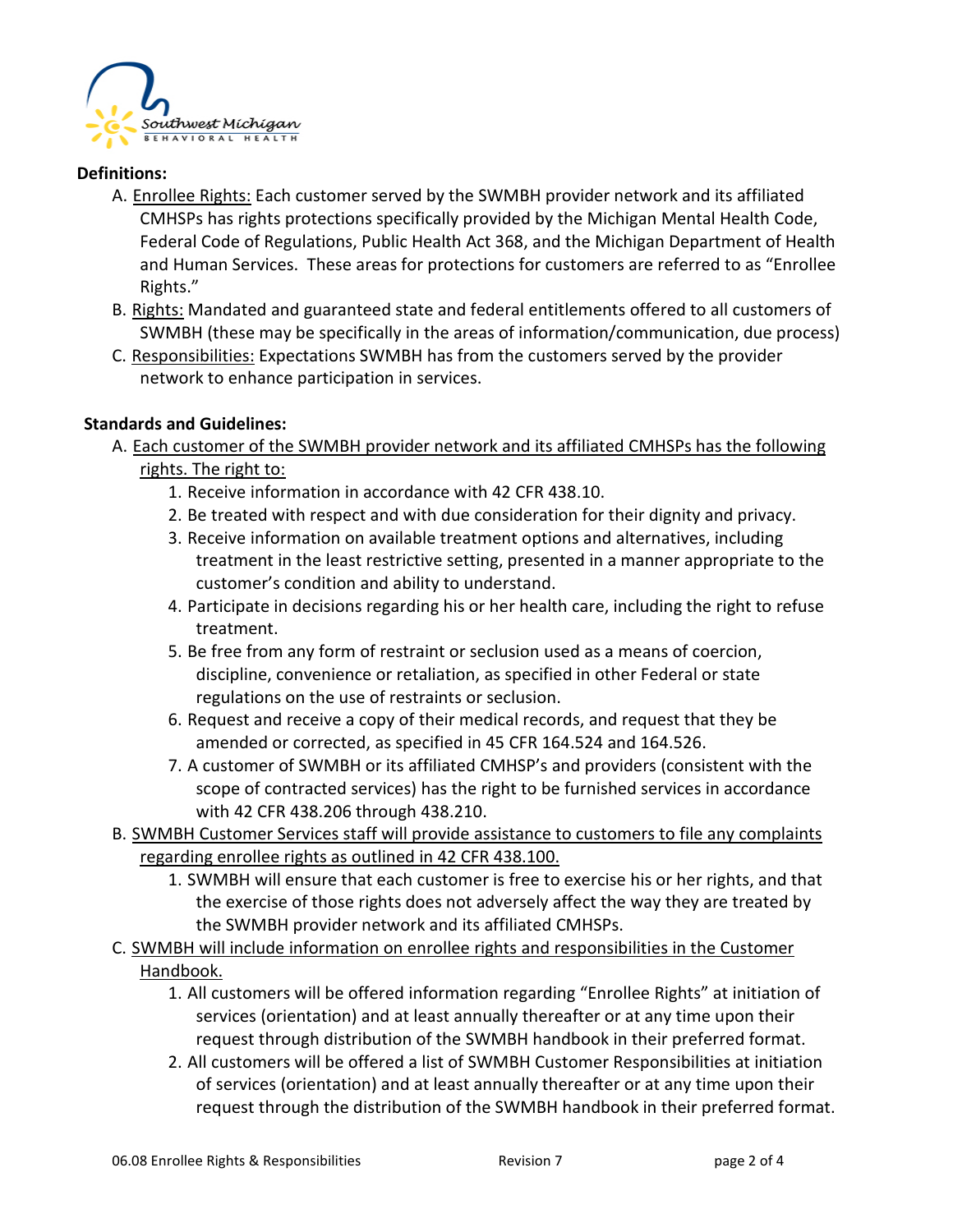

#### **References:**

- A. Medicaid Managed Care Regulations: 42 CFR 438.100 and 438.10
- B. MDHHS/PIHP Contract: General Requirements, (B) Customer Service Standards and (L) Grievance and Appeals Process for Beneficiaries
- C. Michigan Mental Health Code: 330.1706
- D. Public Act 368 of 1978: Public Health Code

#### **Attachments:** None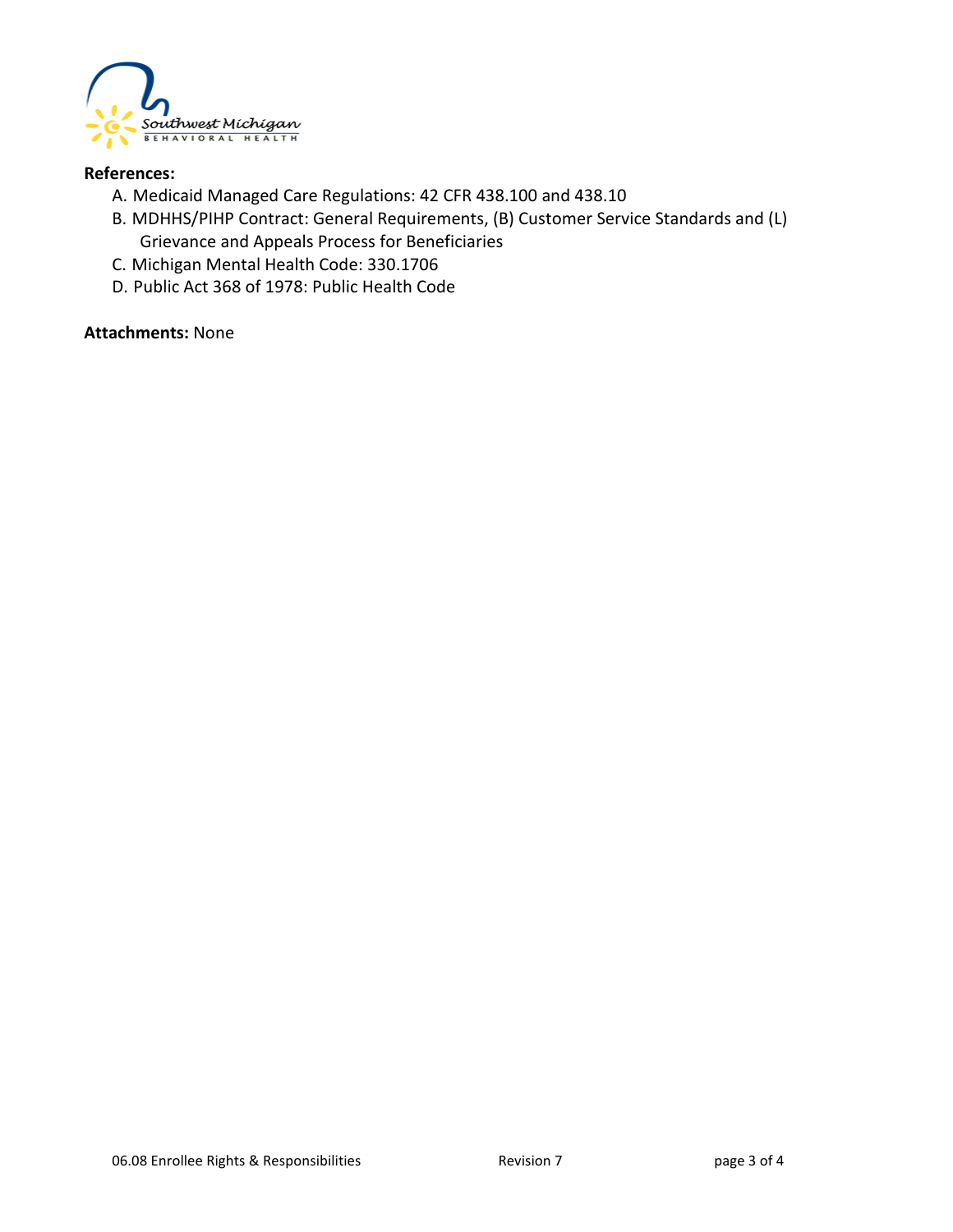

# **Revision History**

| <b>Revision #</b> | <b>Revision</b><br><b>Date</b> | <b>Revision Location</b>                                          | <b>Revision Summary</b>                                 | <b>Revisor</b>       |
|-------------------|--------------------------------|-------------------------------------------------------------------|---------------------------------------------------------|----------------------|
| $\mathbf{1}$      | 2/23/15                        | <b>SWMBH</b>                                                      |                                                         |                      |
| $\overline{2}$    | 4/24/15                        | <b>SWMBH</b>                                                      |                                                         |                      |
| 3                 | 1/10/17                        | <b>SWMBH</b>                                                      |                                                         |                      |
| 4                 | 4/1/19                         | Policy, References,<br><b>Standards and Guidelines</b><br>A, B, C | Updated language per<br><b>Managed Care Regulations</b> | <b>Heather Woods</b> |
| 5                 | 4/1/20                         | References, Standards<br>and Guidelines: C1-2                     | Wording change and<br>Reference update.                 | <b>Heather Woods</b> |
| 6                 | 6/25/21                        | References                                                        | Updating contract reference.                            | <b>Heather Woods</b> |
| $\overline{7}$    | 5/19/22                        | Throughout                                                        | <b>Annual Revision</b>                                  | <b>Heather Woods</b> |
|                   |                                |                                                                   |                                                         |                      |
|                   |                                |                                                                   |                                                         |                      |
|                   |                                |                                                                   |                                                         |                      |
|                   |                                |                                                                   |                                                         |                      |
|                   |                                |                                                                   |                                                         |                      |
|                   |                                |                                                                   |                                                         |                      |
|                   |                                |                                                                   |                                                         |                      |
|                   |                                |                                                                   |                                                         |                      |
|                   |                                |                                                                   |                                                         |                      |
|                   |                                |                                                                   |                                                         |                      |
|                   |                                |                                                                   |                                                         |                      |
|                   |                                |                                                                   |                                                         |                      |
|                   |                                |                                                                   |                                                         |                      |
|                   |                                |                                                                   |                                                         |                      |
|                   |                                |                                                                   |                                                         |                      |